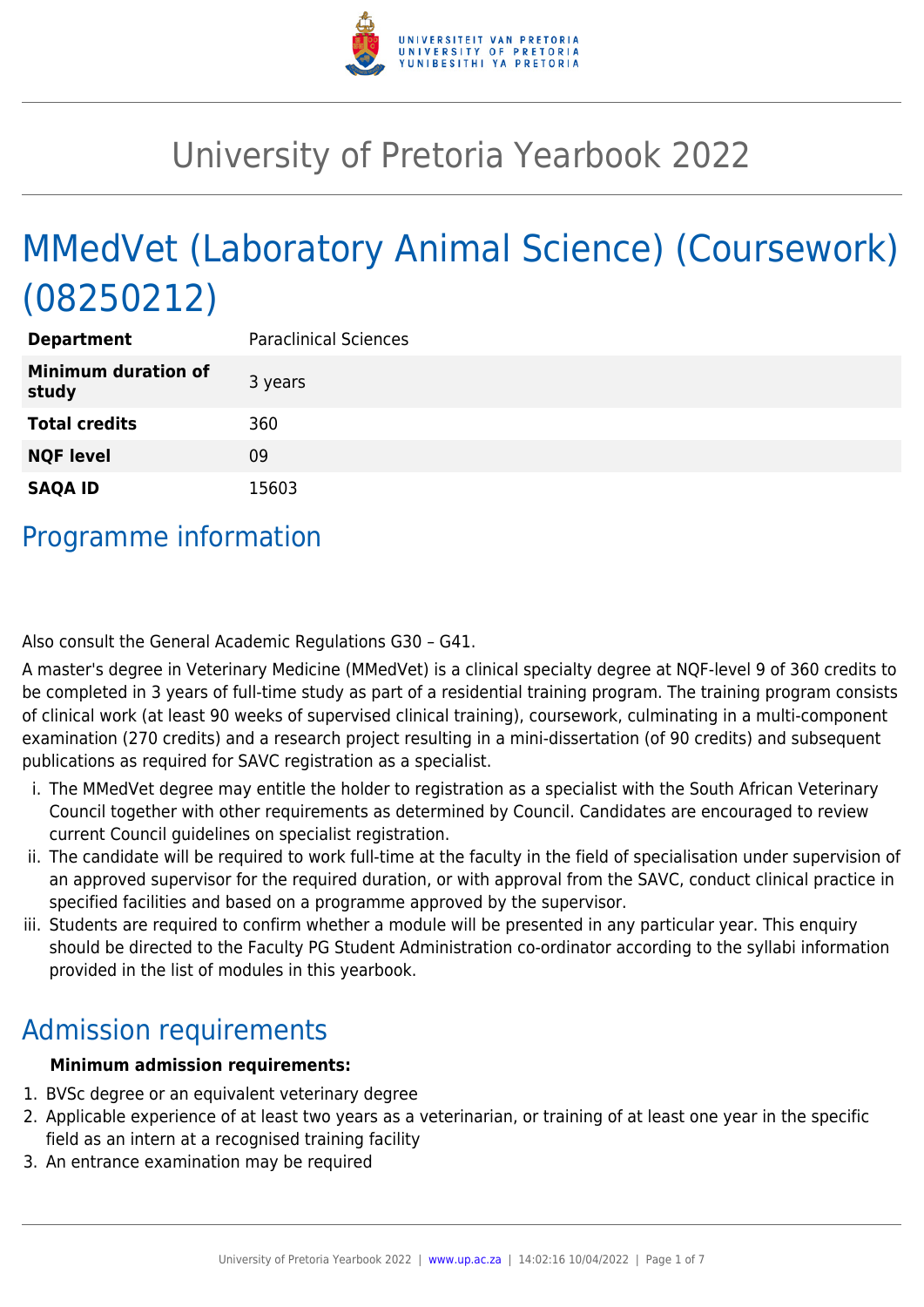

4. Registration as a veterinarian with the South African Veterinary Council (SAVC) or authorisation by the SAVC to be enrolled for MMedVet studies

#### **Additional requirements**

The candidate will be required to work full-time at the faculty in the field of specialisation under supervision of an approved supervisor for the required duration.

#### **Notification**

While the MMedVet is an advanced professional programme equivalent to specialist certification, registration to practise as a specialist is controlled by the SAVC or international equivalent. These bodies may have additional requirements for registration that are not university requirements. Please check their requirements as well.

### Examinations and pass requirements

Also consult the General Academic Regulations G35 – 38 (coursework) and G39 – G40 (mini-dissertation).

The MMedVet is conferred by virtue of completion of a minimum of 90 weeks of clinical training, examination in specialist module, and a mini-dissertation.

Examination in specialist module: Also consult the Faculty's SOP MMedVet examinations guidelines as reflected in the study guides.

The examination(s) in the specialist field of study may only be taken on completion of the minimum clinical training which includes successful presentation of seminars. Special permission will have to be obtained from the HOD if the examination is conducted at an earlier stage. The examination will consist of a theoretical component (the addition of an oral exam is optional and dependant on the discipline) and a practical component (optional; dependant on the discipline). The nature and duration of the specialist module's examination(s), which must fully test the theoretical knowledge as well as the practical skills of the student, is determined by the head of department in which the chosen field of study is presented.

A minimum examination mark of 50% is required in each of the theoretical and practical sections of the specialist module.

The Faculty regulations do provide for supplementary and special examinations as per General Academic Regulations G37.4 and G37.5; however, only after an additional period of training (theoretical and/or practical) as prescribed has been completed.

Note: Students who intend applying for membership of a specialist college abroad later on, should bear in mind that many of these colleges require a minimum examination mark and a final mark of at least 60% for admission. The student bears the responsibility of ensuring that they familiarise themselves with the relevant college requirements and regulations that might be applicable.

#### **Mini-dissertation:**

A mini-dissertation is submitted to the Head: Student Administration, before the closing date for the relevant graduation ceremonies as announced annually (i.e. 31 October or 31 March to qualify for the Autumn or Spring graduation, respectively), after permission is granted by the supervisor and co-supervisor(s). (Also consult the General Academic Regulation G39 with regard to the submission and technical editing of the thesis).

If a mini-dissertation is submitted after the due date specified above, the student takes the risk that the examination of the mini-dissertation may be delayed and the student will not be considered for the graduation concerned. A student will only be allowed to graduate if the student has successfully complied with all the requirements for the particular programme.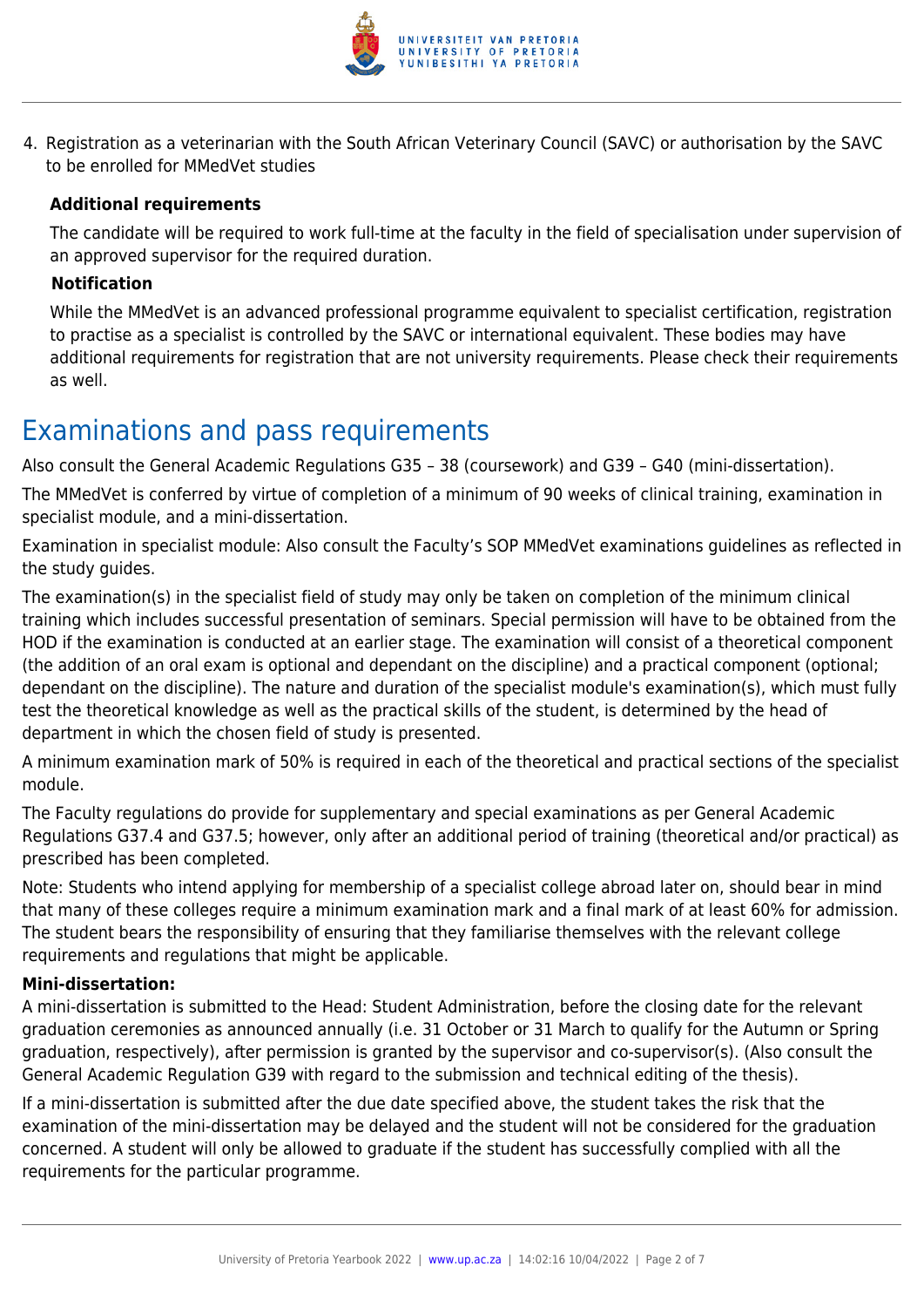

The mini-dissertation will be evaluated by two examiners (for the appointment of the examination panel, consult the General Academic Regulation G39.12.1).

The average of the separate marks awarded by the two examiners, constitutes the final mark for the minidissertation.

Before or on submission of the final copy of the dissertation, a student must submit a draft first-author research article for publication to the supervisor (Also consult the General Academic Regulations G39 - G40). The draft article should be based on the research study undertaken (and as approved by the Faculty Research Ethics committee) during the master's study, and be approved by the supervisor(s) concerned. The supervisor should then have the opportunity to take the paper through all the processes of revision and resubmission as may be necessary and/or appropriate in order to achieve publication. The affiliation of both the student and the supervisor(s) should be listed as the University of Pretoria.

# Research information

Also consult the General Academic Regulation G38.

All students should register for (and pass) the module Research methodology (VRM 813) (non-credit-bearing). If a student has already completed a similar module for a previous degree (within the past five years) and can show sufficient evidence of competence in research skills required at postgraduate level, a student may apply for exemption from this module.

The MMedVet master's degree consists of a minimum of 90 weeks of clinical training, coursework modules as well as a mini-dissertation of 90 credits. The basic requirements and Faculty expectations of an MMedVet minidissertation are:

- i. The student should show the ability to undertake a research project and write up the project.
- ii. The student does not need to make an original contribution to science, but still show the ability to do research.
- iii. Please note that explicit hypothesis-testing, i.e. experimental work is not necessarily mandatory.

The MMedVet master's degree mini-dissertation is based on a research project or related research projects (which need not be original), planned and written down by the student within the theme of the chosen specialization. (Assistance with statistical processing, applied specialised procedures, etc. is allowed, but must be acknowledged.) The student may use appropriate research done previously, to add to the writing of the minidissertation.

Research undertaken by an MMedVet master's student is conducted in accordance with the University's Code of ethics for scholarly activities. All research proposals must be submitted for ethics clearance/approval/exemption to the relevant faculty research and/or research ethics committee. Faculty research ethics committees may consider and approve or reject research proposals in accordance with the guidelines of the general policy.

#### **Compliance with degree requirements**

Also consult the General Academic Regulation G40.

- i. A professional master's degree, will be conferred on a student only after the successful completion of every requirement of each component of the relevant degree programme, including the achievement of a pass mark for the prescribed coursework module, the submission and successful evaluation of the mini-dissertation or other research-relevant output, and compliance with all the requirements for the particular programme.
- ii. A professional master's degree is not deemed to be completed if the electronic version of the minidissertation has not been submitted to the relevant faculty administration prior to the date of closure of the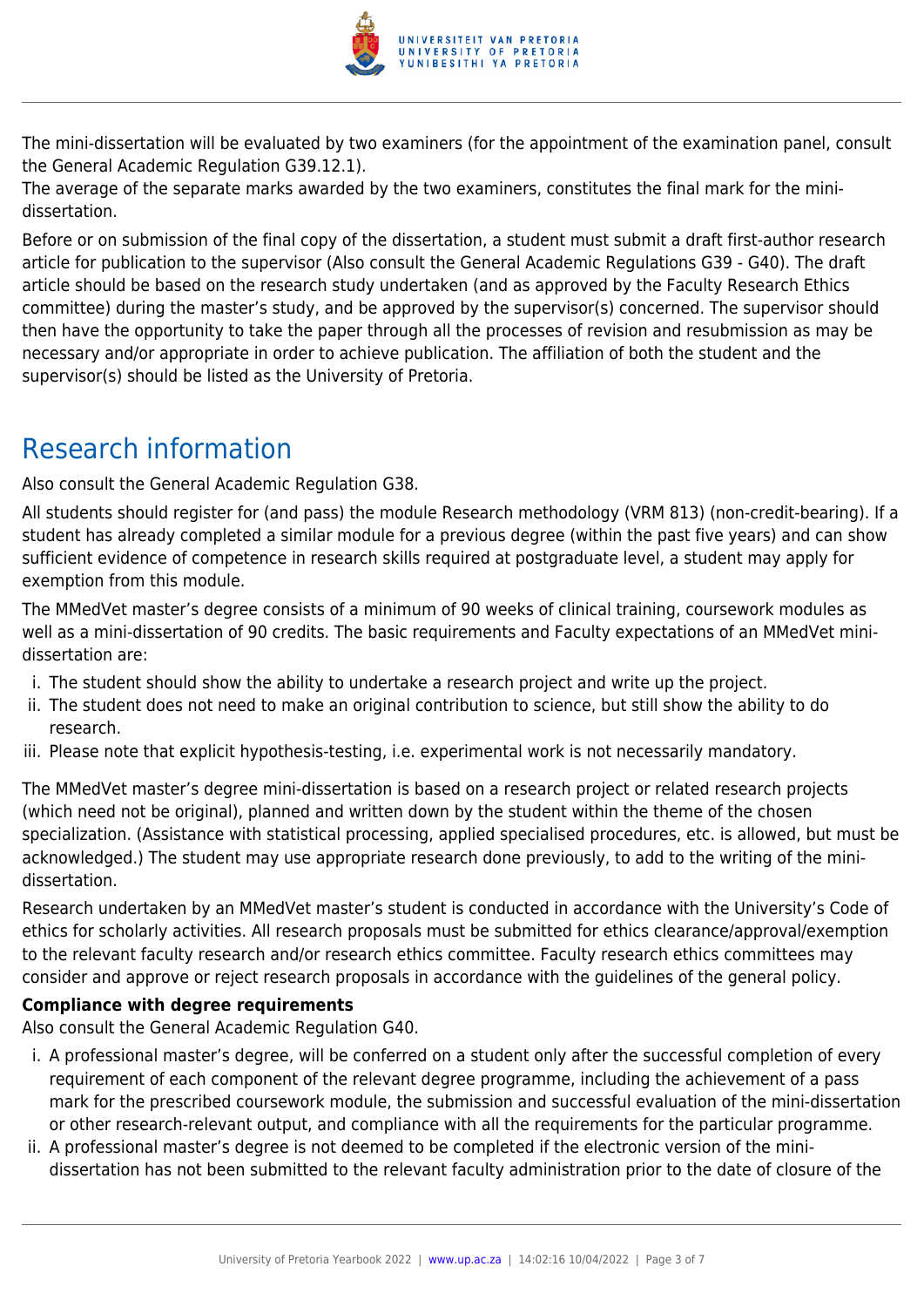

graduation/finalist list for the forthcoming graduation ceremony.

iii. No one is entitled to any privileges pertaining to a professional master's degree before the qualification has been conferred on him or her at a graduation ceremony. In respect of professional registrations, faculties may issue confirmation letters to the relevant professional bodies prior to the graduation ceremonies.

## Pass with distinction

A professional master's degree is awarded with distinction if a student meets the following requirements:

- a. Obtained at least a final mark of 75% (not rounded), based on the module prescribed for the professional master's degree in question; and
- b. Obtained a final mark of 75% or above for the mini-dissertation; and
- c. Completed the qualification within the maximum period allowed for master's study, but not in less than the prescribed minimum period of one academic year. Note: the maximum allowable time is twice that of the prescribed duration time period in relation to postgraduate students who study part-time. (i.e. study while working full-time).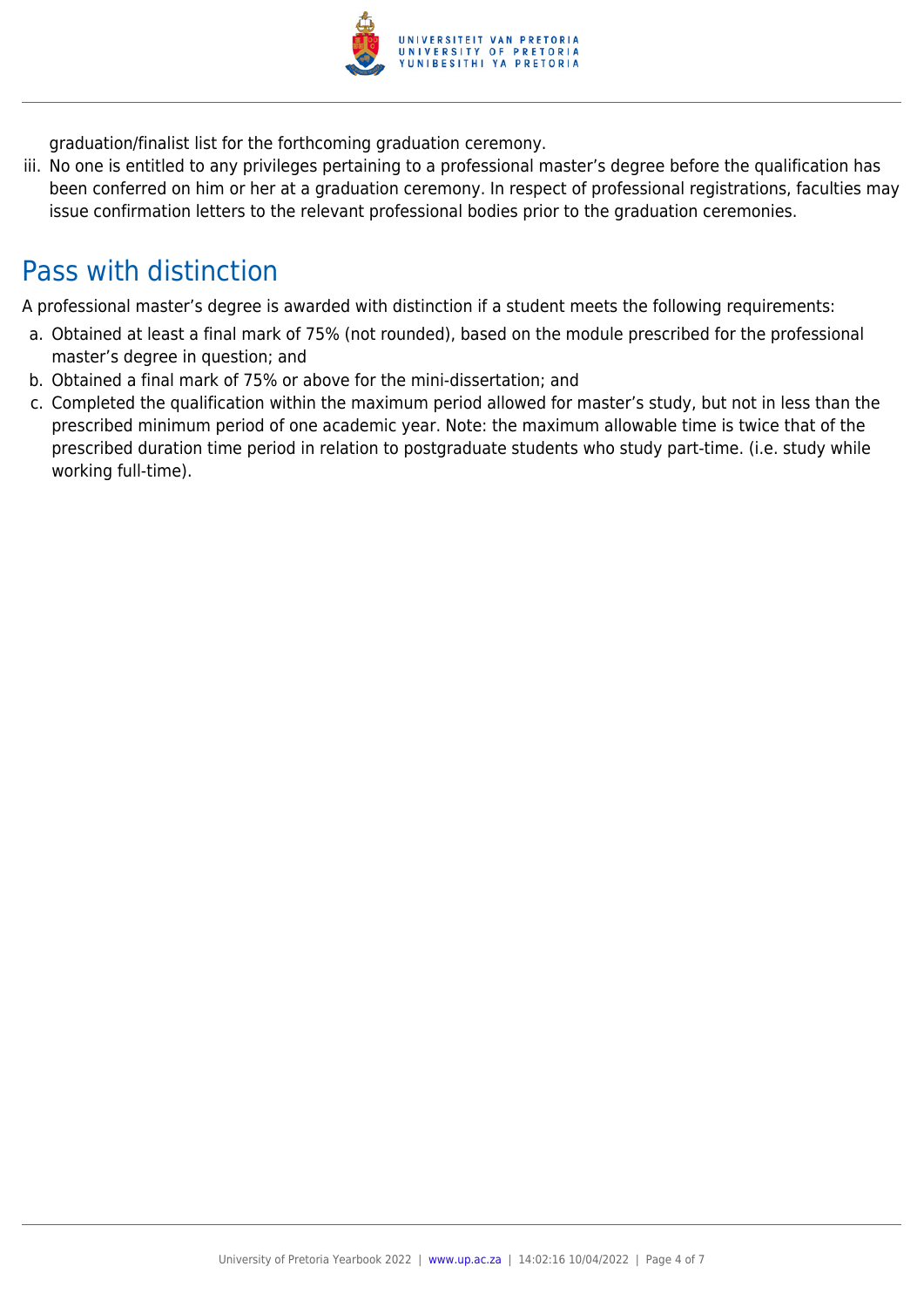

## Curriculum: Year 1

**Minimum credits: 360**

### **Fundamental modules**

#### **Laboratory animal science 800 (PFK 800)**

| <b>Module credits</b>         | 270.00                         |
|-------------------------------|--------------------------------|
| <b>NQF Level</b>              | 09                             |
| <b>Prerequisites</b>          | No prerequisites.              |
| <b>Language of tuition</b>    | Module is presented in English |
| <b>Department</b>             | <b>Paraclinical Sciences</b>   |
| <b>Period of presentation</b> | Year                           |
|                               |                                |

#### **Module content**

An advanced module in the role of the veterinarian in laboratory animal medicine and practical aspects relating to the promotion of a productive scientific effort in the biomedical sciences.

#### **Mini-dissertation: Laboratory animal science 890 (PFK 890)**

| <b>Module credits</b>         | 90.00                          |
|-------------------------------|--------------------------------|
| <b>NQF Level</b>              | 09                             |
| <b>Prerequisites</b>          | <b>VRM 813</b>                 |
| <b>Language of tuition</b>    | Module is presented in English |
| <b>Department</b>             | <b>Paraclinical Sciences</b>   |
| <b>Period of presentation</b> | Year                           |

#### **Research methodology 813 (VRM 813)**

| <b>Module credits</b>         | 0.00                                |
|-------------------------------|-------------------------------------|
| <b>NQF Level</b>              | 09                                  |
| Language of tuition           | Module is presented in English      |
| <b>Department</b>             | <b>Veterinary Tropical Diseases</b> |
| <b>Period of presentation</b> | Semester 1 and Semester 2           |

#### **Module content**

A web-based introductory module in research methodology that includes planning and undertaking a research project or clinical trial, collecting and analysing data, scientific writing, and enabling preparation and presenting of a research protocol.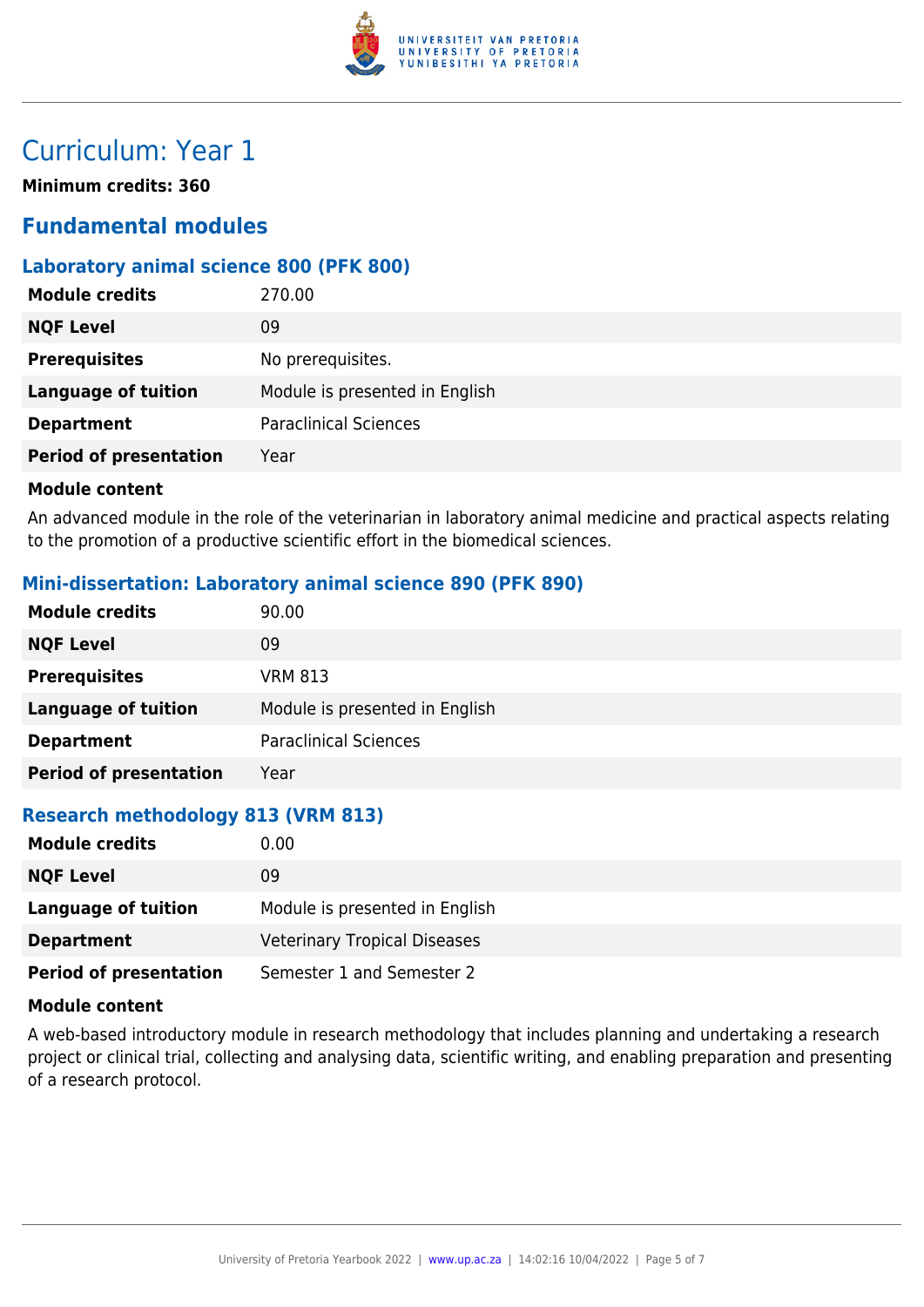

## Curriculum: Year 2

**Minimum credits: 360**

### **Core modules**

#### **Laboratory animal science 800 (PFK 800)**

| <b>Module credits</b>         | 270.00                         |
|-------------------------------|--------------------------------|
| <b>NQF Level</b>              | 09                             |
| <b>Prerequisites</b>          | No prerequisites.              |
| <b>Language of tuition</b>    | Module is presented in English |
| <b>Department</b>             | <b>Paraclinical Sciences</b>   |
| <b>Period of presentation</b> | Year                           |
|                               |                                |

#### **Module content**

An advanced module in the role of the veterinarian in laboratory animal medicine and practical aspects relating to the promotion of a productive scientific effort in the biomedical sciences.

#### **Mini-dissertation: Laboratory animal science 890 (PFK 890)**

| <b>Module credits</b>         | 90.00                          |
|-------------------------------|--------------------------------|
| <b>NQF Level</b>              | 09                             |
| <b>Prerequisites</b>          | <b>VRM 813</b>                 |
| Language of tuition           | Module is presented in English |
| <b>Department</b>             | <b>Paraclinical Sciences</b>   |
| <b>Period of presentation</b> | Year                           |